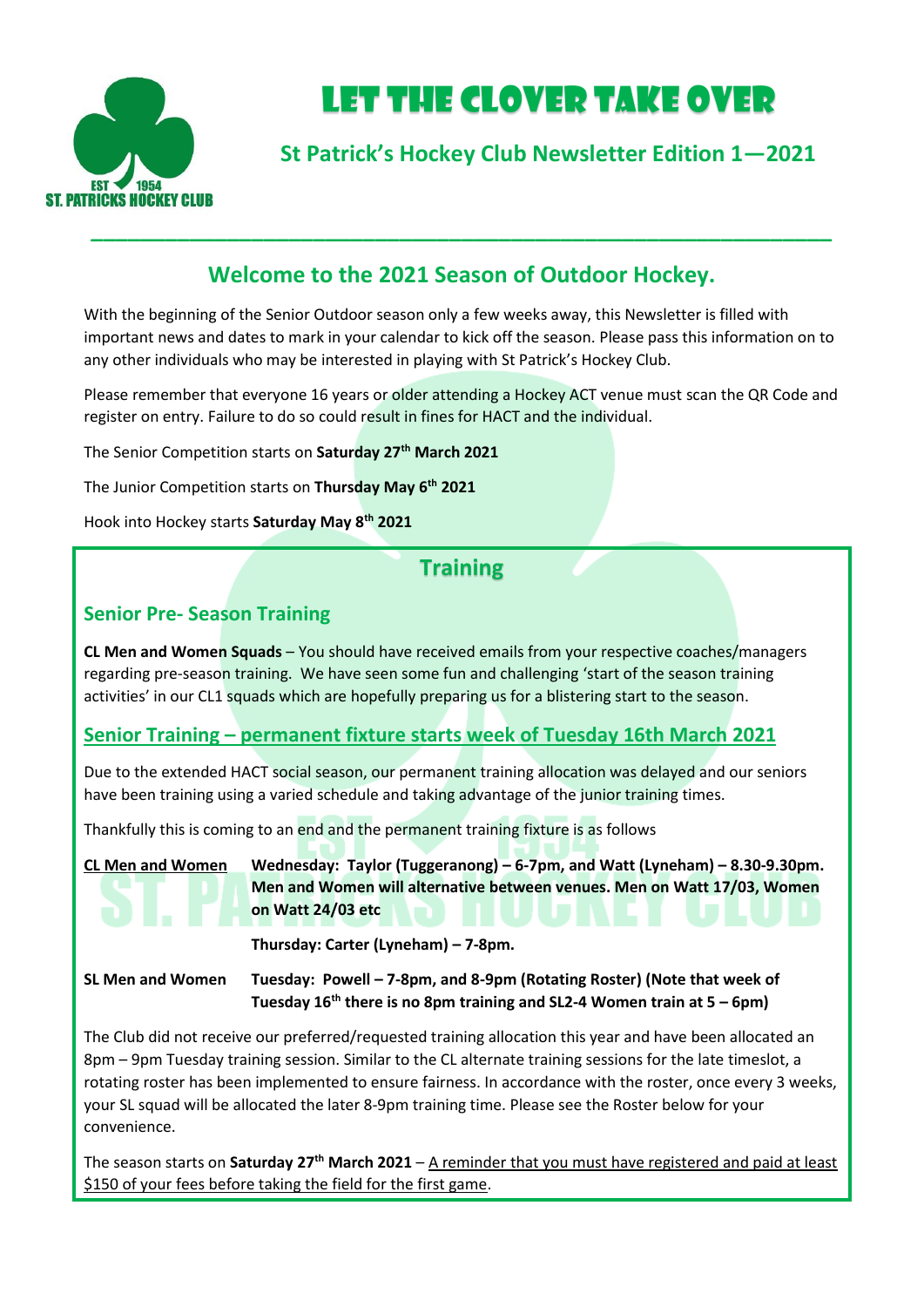#### **Junior Training – starts 6th April 2021**

Under 13 to Under 18: **Tuesday 6 th April - 5pm to 6pm** on Powell and Watt Fields, Lyneham

Under 11s: **Thursday 8 th April - 5pm to 6pm** at Willows Field, ANU

The Season starts on **Thursday 6th May 2021** – A reminder that you must have registered and paid at least \$100 of your fees before taking the field for the first game.

# **Selection Day**

Thank you to everyone that attended the Selection and grading day on Saturday 27<sup>th</sup> February. You will have noticed a slightly different format this year, and the Committee would like to thank our coordinators, coaches and volunteers for their hard work in making the day a success.

Teams will be emailed out shortly, however please remember that movements may be made after the first training sessions, particularly for those that did not attend the grading day.

If you have any questions or feedback associated with grading day please contact our senior coordinators:

Michelle Murphy/Cate Evenden - [women@stpatrickshockey.com.au](mailto:women@stpatrickshockey.com.au)

Ryan Hodson – [men@stpatrickshockey.com.au](mailto:men@stpatrickshockey.com.au)

### **Coaches**

We are happy to announce the coaches for the **Capital League Squads for 2021.**

Our CL Men's squad will be co-coached by Chris Moylon. Gerard Evans will be coaching the CL2 team for the start of the season, but the club is taking expressions of interest from anyone wishing to take on the CL2 Men coaching position permanently.

Our CL Women's squad will be coached by Tim Cullen (CL1) and Darren 'Toge' Williams (CL2).

It is exciting to welcome back Chris and Tim to the Club and look forward to watching them grow our CL1 teams over 2021.

Watch out for the next Newsletter Edition for more information on our new coaches.

We would also like to welcome our new and returning coaches.

This year we are fielding 6 Men's and 9 Women's Senior teams including a new SL3 Women's team. Junior numbers are also looking good, with a number of age groups fielding Div 1 and Div 2 teams. We are always looking for new coaches and have a number of club wide incentives for coaches.

#### **Incentives for Coaches**

**Fee reduction** - In 2021, the Club will continue to offer a fee reduction of \$200 for any of our senior players that coach and train a junior team. To be eligible you need to commit to the season (both training and games). You will also need to obtain a Working with Vulnerable People Card (which the Club will assist with).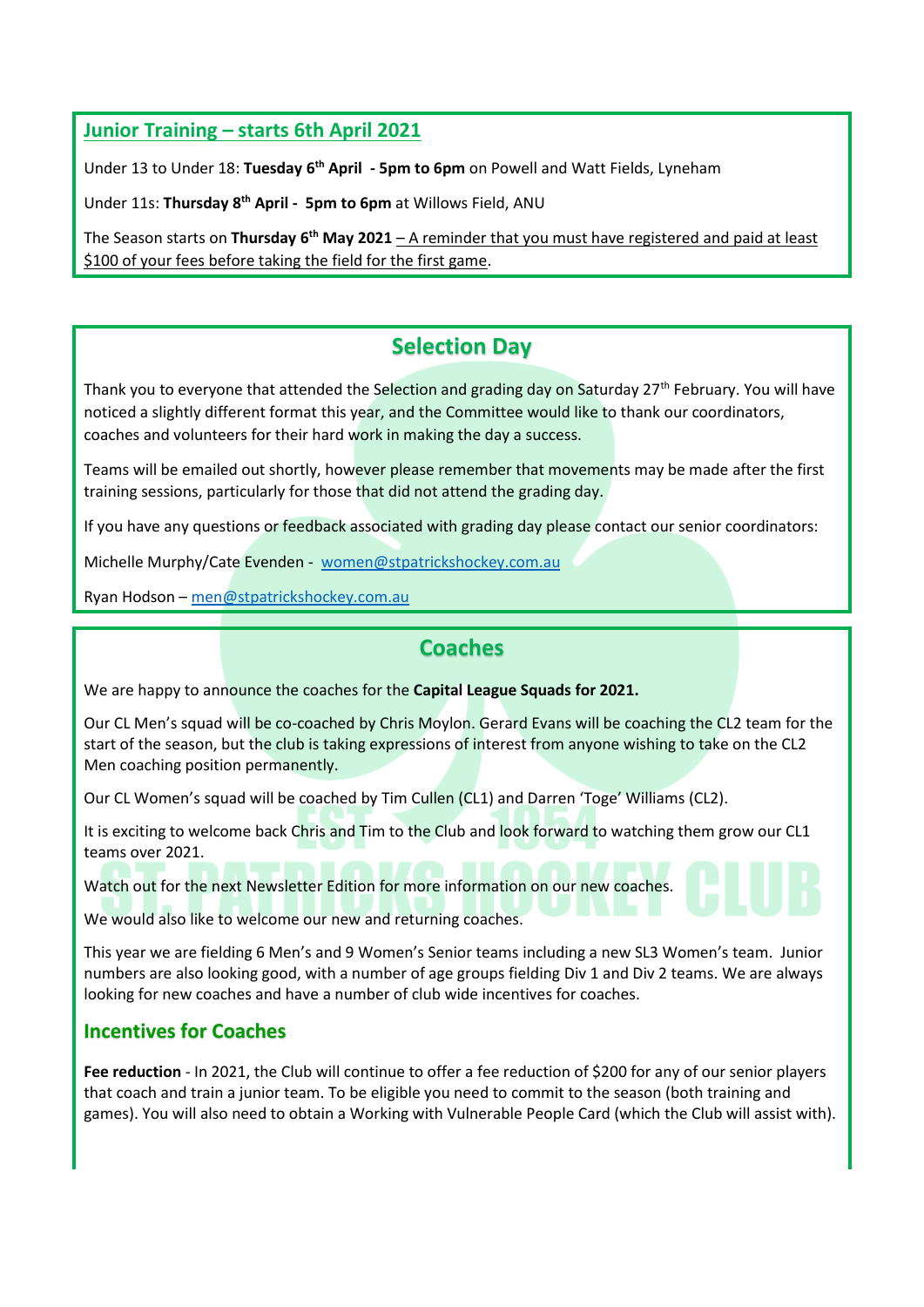If coaching interests you, please send an expression of interest for coaching positions to secretart@stpatrickshockey.com.ayu

**Reimbursement of Training Costs -** Hockey ACT is currently conducting Level 1 and Foundations coach training on 27<sup>th</sup> March and 9<sup>th</sup> April 2021. Anyone who undertakes these courses and volunteers to be a coach of a St Pat's Hockey team will have the tuition fee reimbursed. Details can be found at the following link.

<https://hockeyact.org.au/coaches-team-officials/>

## **Playing Fees 2021 and Sponsorship**

This year has seen a small increase to the fees for SL2, SL3, SL4 players and junior players (noting that our CL and SL1 fees were raised over the past few year). The SL2 fees have increased as Hockey ACT will now be providing umpires and have passed this cost onto the Clubs. Increasing fees has not been an easy decision for the committee, but was necessary due to the increase in fees by Hockey ACT and the loss of our major sponsor the Raider's Club. Notwithstanding the small increase, we continue to have one of the lowest fees of all Clubs in the ACT.

To keep our fees affordable we are always looking for sponsorship opportunities and would love to hear from you if you would like the opportunity to have your business logo on our new playing strip.

#### **Senior Fees**

Capital League 1 - \$550 + HA Levy

Capital League 2 - \$550 + HA Levy

State League 1 - \$550 + HA Levy

State League 2 - \$550 + HA Levy

State League 3 - \$520 + HA Levy

State League 4 - \$520 + HA Levy

Goalkeepers with their own equipment - \$160 + HA Levy

Junior players registering in seniors receive a **\$150 reduction** on their senior playing fees

#### **Junior Fees**

Under 18 - \$275 + HA Levy

Under 15 - \$275 + HA Levy

Under 13 - \$275 + HA Levy

Under 11 - \$175 + HA Levy

Goalkeepers with their own equipment - \$160 + HA Levy

9 and under (HookintoHockey) - \$65 - includes shirt.

\$48 – Supporter pack from Hockey Australia.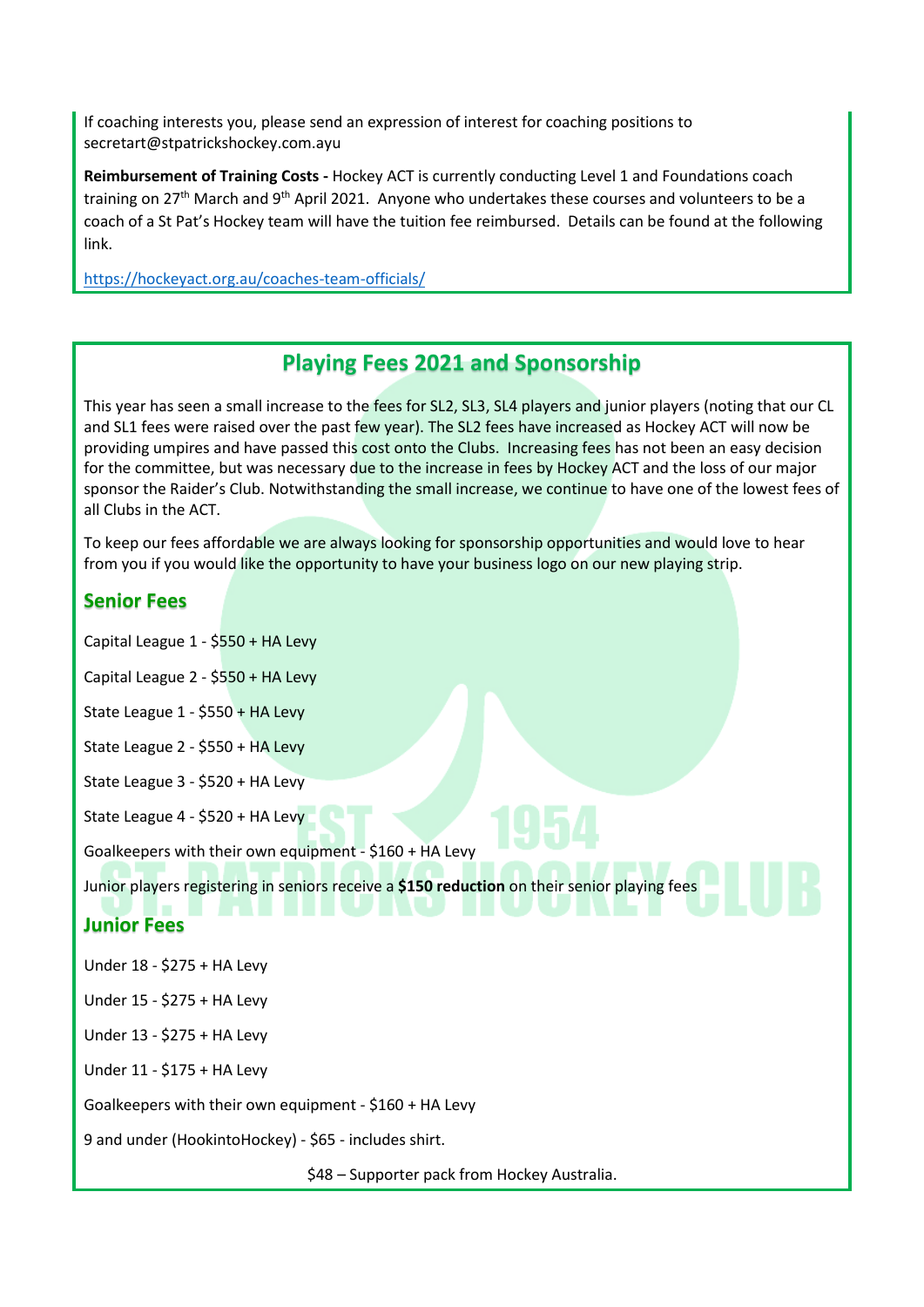## **Uniforms**

As previously advised, a last minute change saw us moving to O'Neill's as our new uniform supplier. Thank you to everyone that got their orders in – we are looking forward to the new strip arriving. At this stage, we are optimistic for the unforms to arrive for Round 1 of the season, however there has been a delay in the manufacturing processes due to increase demand and worldwide impact of COVID and this my impact delivery date. Worst case scenario will be orders arriving for Round 2. We will continue to keep you abreast of the delivery schedule.

We are now awaiting a sample for the hoodie and should be ready to proceed with this order very soon.

Information about sizing and prices of uniform can be found at[:https://www.revolutionise.com.au/stpatshc/uniforms-and-merchandise/iforms and Merchandise -](https://www.revolutionise.com.au/stpatshc/uniforms-and-merchandise/iforms%20and%20Merchandise%20-%20St%20Patrick) St [Patrick's Hockey Club -](https://www.revolutionise.com.au/stpatshc/uniforms-and-merchandise/iforms%20and%20Merchandise%20-%20St%20Patrick) revolutioniseSPORT

Once the playing strip and hoodie have been delivered and we are happy with the quality and fit, we will be extending our range of playing and supporters gear with:

- tracksuit pants;
- supporter polo;
- training clothing; and
- jackets

If there are any additional items of merchandise that you are interested in, please email [secretary@stpatrickshockey.com.au](mailto:secretary@stpatrickshockey.com.au) and we will look at options.

# **Registration**

Registration is now open. Registration - [St Patrick's Hockey Club -](https://www.revolutionise.com.au/stpatshc/registration/) revolutioniseSPORT

You must be registered and have paid the Hockey Australia levy **before** attending any training session.

Hook into Hockey registration must be made through the Hook into Hockey portal at:

2021 Hookin2Hockey - [GameDay Registration \(sportstg.com\)](https://membership.sportstg.com/regoform.cgi?formID=61750&programID=52312)